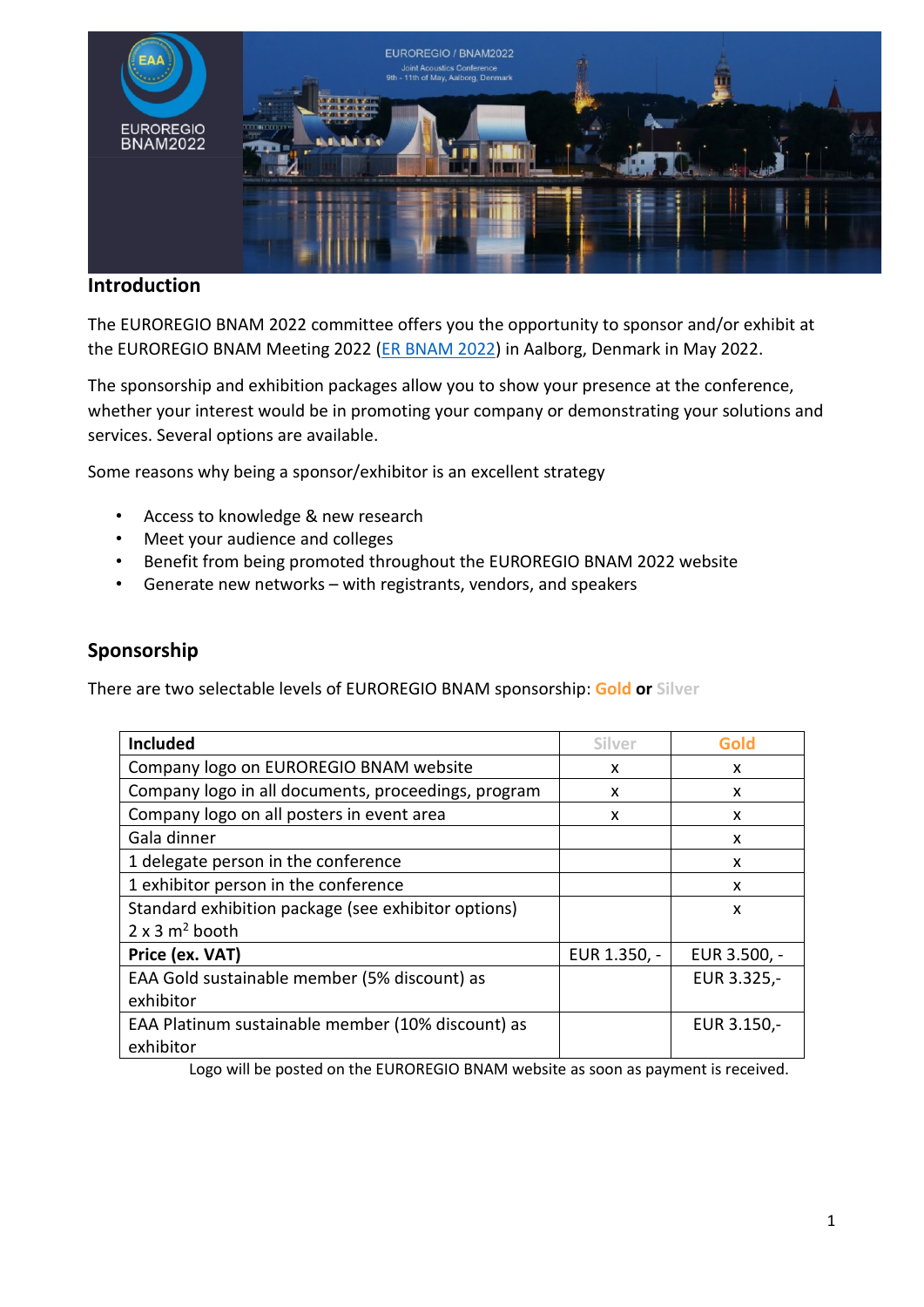# **Exhibition**

There are several options for booth sizes. Some booths can even be extended in size. Details are shown on the floorplan and in the table "options".

In each booth the following are included:

- Booth size and place (see floorplan)
- 2 chairs
- 1 table, size 180 cm x 80 cm
- Electricity (230 V, 2 kW)
- Free Wi-Fi
- One registration, included lunches, gala dinner, access to conference, and proceedings

### Deadline for exhibitor booking is **31st March 2022.**

If you wish, you can buy extra options, e.g. a section/exhibition wall to posters, size 250 cm x 100 cm. Please refer to this in the contract that you sign up.

The exhibition will run alongside the conference sessions. Space is available on a first-come, firstserved basis.

The exhibitor is invited to hold a 2 min. presentation in relation to the event start. Exact time will be posted in the final programme.

#### Exhibitor & coffee break area



Aalborg congress & culture center [\(AKKC\)](https://uk.akkc.dk/), Directions & parking, [parking at AKKC](https://uk.akkc.dk/about-akkc/getting-there-and-parking/)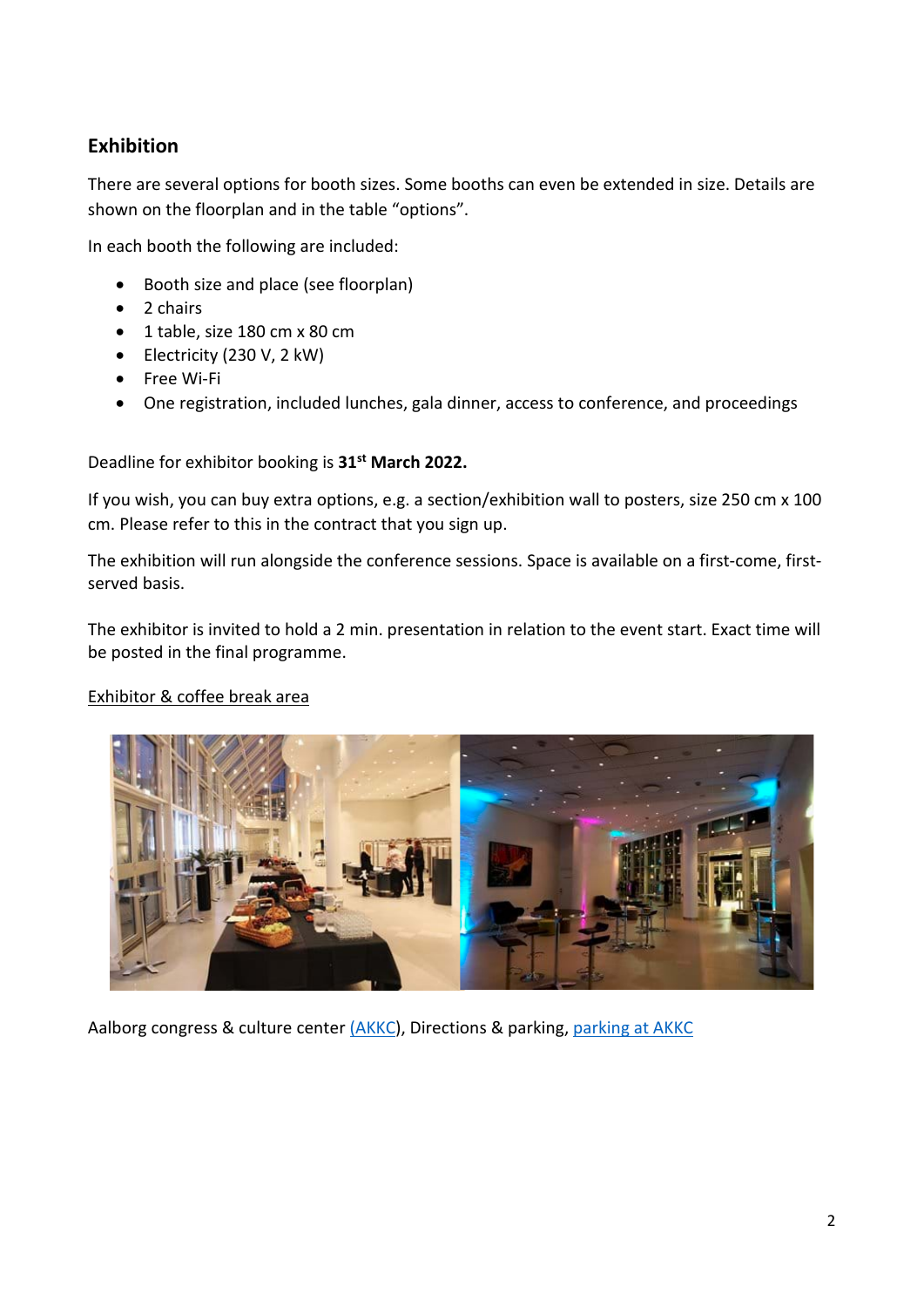# **Floorplan at venue**



| Booth no.               | Standard size               | Extra area,                 | Standard Price in EUR, ex. |
|-------------------------|-----------------------------|-----------------------------|----------------------------|
|                         |                             | optional                    | VAT                        |
| 1                       | $3 \times 2$ m <sup>2</sup> | <b>NA</b>                   | $1.650,-$                  |
| $\overline{2}$          | $3 \times 2$ m <sup>2</sup> | NA                          | $1.650. -$                 |
| $\overline{\mathbf{3}}$ | $3 \times 2$ m <sup>2</sup> | NA                          | $1.650. -$                 |
| 4                       | $1 \times 3$ m <sup>2</sup> | NA                          | $1.000, -$                 |
| 5                       | $1 \times 3$ m <sup>2</sup> | <b>NA</b>                   | $1.000 -$                  |
| 6                       | $1 \times 3$ m <sup>2</sup> | NA                          | $1.000 -$                  |
| 7                       | $3 \times 2$ m <sup>2</sup> | $2 \times 2$ m <sup>2</sup> | $1.650,-$                  |
| 8                       | $1 \times 3$ m <sup>2</sup> | $1 \times 1$ m <sup>2</sup> | $1.000 -$                  |
| 9                       | $1 \times 3$ m <sup>2</sup> | NA                          | $1.000 -$                  |
| 10                      | $3 \times 2$ m <sup>2</sup> | $1 \times 6$ m <sup>2</sup> | $1.650,-$                  |
| 11                      | $3 \times 2$ m <sup>2</sup> | <b>NA</b>                   | $1.650,-$                  |
| 12                      | $3 \times 2$ m <sup>2</sup> | $1 \times 2$ m <sup>2</sup> | $1.650,-$                  |
| 13                      | $3 \times 2$ m <sup>2</sup> | $3 \times 2$ m <sup>2</sup> | $1.650,-$                  |
| 14                      | $3 \times 2$ m <sup>2</sup> | $3 \times 2$ m <sup>2</sup> | $1.650,-$                  |
| 15                      | $3 \times 2$ m <sup>2</sup> | $3 \times 2$ m <sup>2</sup> | $1.650,-$                  |
| 16                      | $3 \times 2$ m <sup>2</sup> | NA                          | $1.650,-$                  |
| 17                      | $3 \times 2$ m <sup>2</sup> | $1 \times 2$ m <sup>2</sup> | $1.650. -$                 |

For a surcharge of **200 EUR/m2**, the respective booths can be extended according to the informed optional extra area.